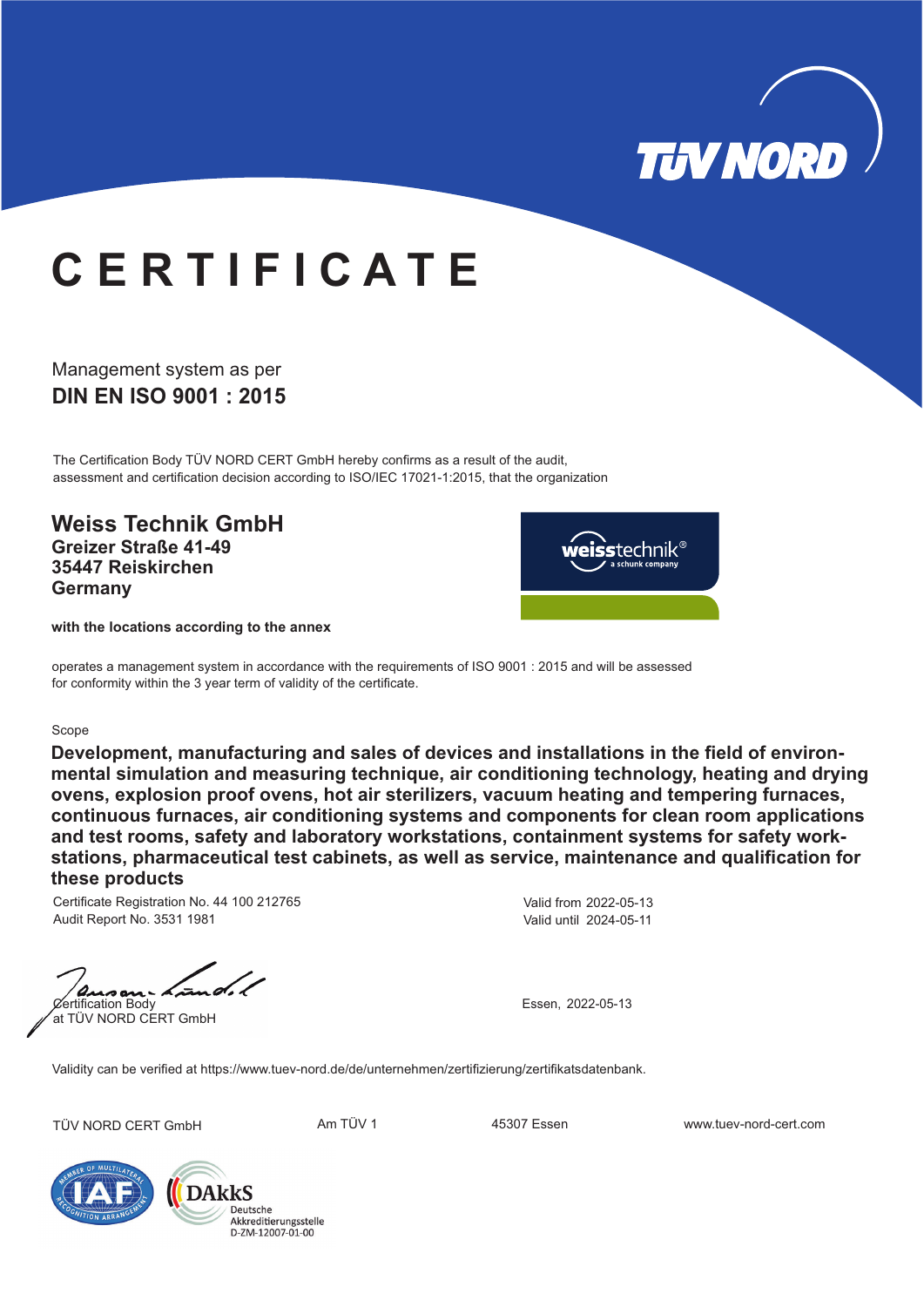

Page 1 of 3

## **A N N E X**

to Certificate Registration No. 44 100 212765 **DIN EN ISO 9001 : 2015**

### **Weiss Technik GmbH Greizer Straße 41-49**

**35447 Reiskirchen Germany**

weisstechnik®

| <b>Certificate Registration No.</b> | Location                                                                                                 |             | <b>Scope</b>                                                                                                                                                                                                                                                                                                                                                                                                                                                                                                                                                                              |  |
|-------------------------------------|----------------------------------------------------------------------------------------------------------|-------------|-------------------------------------------------------------------------------------------------------------------------------------------------------------------------------------------------------------------------------------------------------------------------------------------------------------------------------------------------------------------------------------------------------------------------------------------------------------------------------------------------------------------------------------------------------------------------------------------|--|
| 44 100 212765-001                   | Weiss Technik GmbH<br>Greizer Straße 41-49<br>35447 Reiskirchen<br>Germany                               |             | Development, manufacturing and sales of devices and<br>installations in the field of environmental simulation,<br>measuring technique, heating and drying ovens, explo-<br>sion proof ovens, hot air sterilizers, vacuum ovens,<br>heating and tempering furnaces, continuous furnaces<br>and systems as well as service, maintenance and<br>qualification for these products                                                                                                                                                                                                             |  |
| 44 100 212765-002                   | Weiss Klimatechnik GmbH<br>Greizer Straße 41-49<br>35447 Reiskirchen<br>Germany                          |             | Development, manufacturing and sales of devices and<br>installations in the field of air conditioning technology, air<br>conditioning systems and components for clean room<br>applications and test rooms, safety and laboratory work-<br>stations, containment systems for safety workstations,<br>pharmaceutical test cabinets, as well as service,<br>maintenance and qualification for these products                                                                                                                                                                                |  |
| 44 100 212765-003                   | Weiss Technik GmbH<br>Beethovenstraße 34<br>72336 Balingen<br>Germany                                    |             | Manufacture and sale of devices and installations in<br>the field of environmental simulation and measuring<br>technique                                                                                                                                                                                                                                                                                                                                                                                                                                                                  |  |
| 44 100 212765-004                   | Weiss Technik GmbH<br><b>Automotive Testing Solutions</b><br>Farnhornstieg 3<br>22525 Hamburg<br>Germany |             | Manufacture and sale of devices and installations in<br>the field of environmental simulation, dryroom-systems<br>and measuring technique as well as servicing of these<br>products                                                                                                                                                                                                                                                                                                                                                                                                       |  |
| 44 100 212765-005                   | <b>Weiss Technik AG</b><br>Brügglistraße 2<br>8852 Altendorf<br>Switzerland                              |             | Sale of devices and installations in the field of environ-<br>mental simulation and measuring technique, air<br>conditioning technology, heating and drying ovens, explo-<br>sion proof ovens, hot air sterilizers, vacuum heating and<br>tempering furnaces, continuous furnaces and systems,<br>air conditioning systems and components for clean room<br>applications and test rooms, safety and laboratory work-<br>stations, containment systems for safety workstations,<br>pharmaceutical test cabinets, as well as service, mainte-<br>nance and qualification for these products |  |
| TÜV NORD CERT GmbH                  | Am TÜV 1                                                                                                 | 45307 Essen | www.tuev-nord-cert.com                                                                                                                                                                                                                                                                                                                                                                                                                                                                                                                                                                    |  |



Deutsche<br>Akkreditierungsstelle D-ZM-12007-01-00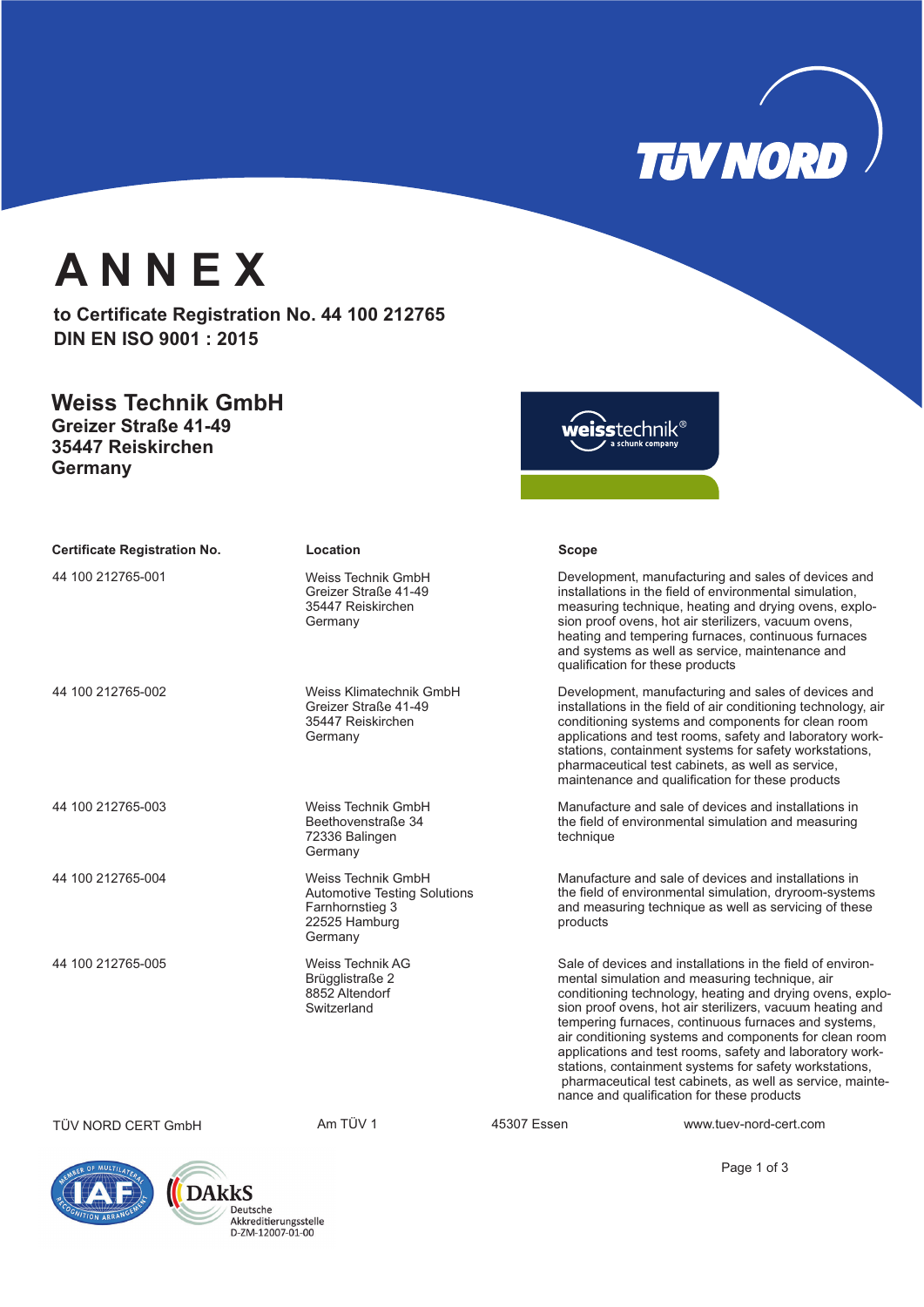# **TUV NORD**

## **A N N E X**

### to Certificate Registration No. 44 100 212765 **DIN EN ISO 9001 : 2015**

| <b>Certificate Registration No.</b> | Location                                                                               |             | Scope                                                                                                                                                                                                                                                                                                                                                                                                                                                                                                                                                                                                 |
|-------------------------------------|----------------------------------------------------------------------------------------|-------------|-------------------------------------------------------------------------------------------------------------------------------------------------------------------------------------------------------------------------------------------------------------------------------------------------------------------------------------------------------------------------------------------------------------------------------------------------------------------------------------------------------------------------------------------------------------------------------------------------------|
| 44 100 212765-006                   | Weiss Technik GmbH<br>Hainaer Weg 26<br>35444 Biebertal<br>Germany                     |             | Manufacture of devices and installations in the field of<br>environmental simulation, air conditioning technology<br>and measuring technique for the military use, as well as<br>heating and drying ovens                                                                                                                                                                                                                                                                                                                                                                                             |
| 44 100 212765-007                   | Weiss Klimatechnik GmbH<br>Naumburger Straße 28<br>4229 Leipzig<br>Germany             |             | Sales of devices and installations in the field of air<br>conditioning technology, air conditioning systems and<br>components for clean room applications and test rooms,<br>safety and laboratory workstations, containment systems<br>for safety workstations, pharmaceutical test cabinets                                                                                                                                                                                                                                                                                                         |
| 44 100 212765-008                   | Weiss Klimatechnik GmbH<br>Sankt-Johanner-Straße 41-43<br>66111 Saarbrücken<br>Germany |             | Sales of devices and installations in the field of air<br>conditioning technology, air conditioning systems and<br>components for clean room applications and test rooms,<br>safety and laboratory workstations, containment systems<br>for safety workstations, pharmaceutical test cabinets                                                                                                                                                                                                                                                                                                         |
| 44 100 212765-009                   | Weiss Klimatechnik GmbH<br>Karl-Ziegler-Straße 6<br>12489 Berlin<br>Germany            |             | Development, manufacturing and sales of devices and<br>installations in the field of environmental simulation and<br>measuring technique, air conditioning technology, heating<br>and drying ovens, explosion proof ovens, hot air sterilizers,<br>vacuum heating and tempering furnaces, continuous<br>furnaces, air conditioning systems and components for<br>clean room applications and test rooms, safety and<br>laboratory workstations, containment systems for safety<br>workstations, pharmaceutical test cabinets, as well as<br>service, maintenance and qualification for these products |
| 44 100 212765-010                   | Weiss Technik GmbH<br>Gießener Pforte 40<br>35440 Linden<br>Germany                    |             | Development, manufacturing and sales of devices and<br>installations in the field of environmental simulation and<br>measuring technique, air conditioning technology, heating<br>and drying ovens, explosion proof ovens, hot air sterilizers,<br>vacuum heating and tempering furnaces, continuous<br>furnaces, air conditioning systems and components for<br>clean room applications and test rooms, safety and<br>laboratory workstations, containment systems for safety<br>workstations, pharmaceutical test cabinets, as well as<br>service, maintenance and qualification for these products |
| TÜV NORD CERT GmbH                  | Am TÜV 1                                                                               | 45307 Essen | www.tuev-nord-cert.com                                                                                                                                                                                                                                                                                                                                                                                                                                                                                                                                                                                |

Page 2 of 3